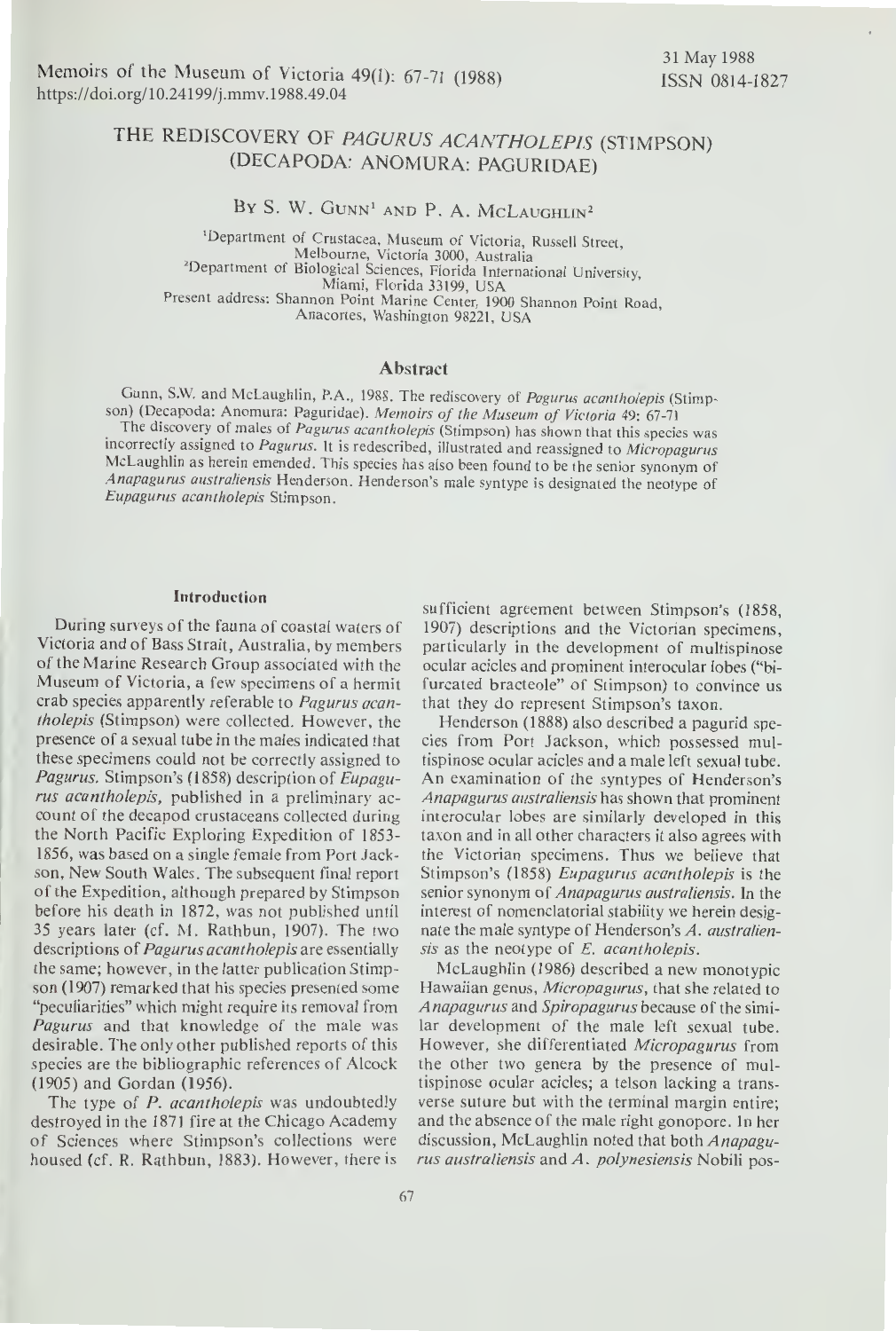sessed multispinose ocular acicles and the latter species, at least, lacked the male right gonopore (cf. referable to Micropagurus. Subsequently, Haig and Ball (in press) did assign both species to Micropagurus. In her generic diagnosis, McLaughlin (1986) did not mention the presence of interocular lobes; however, she did figure these structures in M. devaneyi McLaughlin (fig. 4a).

As previously indicated, the presence of a male sexual tube in Stimpson's (1858) taxon excludes itfrom Pagurus. In all characters, except the absence of the male right gonopore, this Australian species agrees with Micropagurus. Although intrageneric and/or intraspecific variation in male gonopore de velopment has not been reported in paguroids, such variation in female gonopores occurs in species of Paguristes (cf. forest, 1954; de Saint Laurent, 1968), *Diogenes* (Tirmizi and Siddiqui, 1982) and Pagurixus (de Saint Laurent, 1968; McLaughlin and Haig, 1984). Therefore, in our opinion, the sin gle character, presence or absence of the male right gonopore does not justify the erection of two genera that in all other characters appear identical. It is preferable that *Micropagurus* be emended to include species in which the right gonopore may be developed in the male. As interocular lobes ["ecailles" of Bouvier (1896)] have also been reported in Anapagurus bicormger A. Milne Edwards and Bouvier and Anapagurus petiti Dechance and Forest (cf. Bouvier, 1940; Dechance and Forest, 1962; Garcia Raso, 1982), the characters most useful for separating species of Micropagurus from species of Anapagurus are the configuration of the telson and armature of the ocular acicles.

## Micropagurus acantbolepis (Stimpson) comb. nov.

#### figure <sup>1</sup>

Eupagurus acantholepis Stimpson, 1858: 251.-Stimpson, 1907: 229.

Anapagurus australiensis Henderson, 1888: 74, pl. 7, Fig, S.

Pagurus acantholepis. - Rathbun, 1907: 229 (footnote).

Type material. Neotype (herein selected): male syntype of Anapagurus australiensis,  $SL = 1.7$  mm, British Museum (Natural History) 1888:33, HMS "Challenger", 3.6-18 metres, Port Jackson, New South Wales. Australia.

Female syntype of Anapagurus australiensis, SL 1.8 mm, BMNH 1888:33, HMS "Challenger", 3.6-18 metres, Port Jackson, New South Wales, Australia.

Other material. Victoria. Honeysuckle Point, Western Port (38°26'S, I45°04'E), intertidal rock platform, S.W. Gunn, 26 Nov 1986, NMV J14231 (1 male); 11 Nov 1902,

de Saint Laurent, 1968) thus both might also be 145°41'E), intertidal rock platform, S.W. Guint, 20 Nov<br>referable to Microngaurus, Subcommitty, Hois and 1985, NMV J14232 (1 male). Port Phillip Bay, no details, NMV J14233 (1 male); S.W. Gunn, 17 Feb 1985, NMV 112185 (1 nude). Eagles Nest, near Invcrloch (38 40'S. 145°41'E), intertidal rock platform, S.W. Gunn, 26 Nov NMV J12177 (1 male). Port Phillip Bay, Port Phillip Heads region (38°16'S, 144°41'E to 38°20'S, 144°51'), 8-12.5 m, dredged, Marine Research Group, Mar 1986 to Apr 1987, NMV J14558 (5 females), H4559 (l male, <sup>I</sup> female), J14560 (6 males, 1 female), US Museum of Natural History 234302 (1 male, 1 female), Allan Hancock Foundation 2778-01 (I male, <sup>1</sup> female), Australian Museum, Sydney P37799 (1 male, 1 female). Point Lonsdale (38°17'S, 144°37'E), intertidal, Marine Research Group, 12 Mar 1987, NMV J14561 (1 male)

South Australia, Spalding Cove, Port Lincoln, 47 m, <sup>5</sup> Nov 1969, NMV <sup>114566</sup> (I male).

Description. Shield considerably longer than broad; anterior margin between rostrum and lateral projections concave; posterior margin truncate. Rostrum broadly rounded, little if any in advance of lateral projections, unarmed or with tiny spinule laterally. Lateral projections broadly rounded, unarmed. Ocular peduncles two-thirds to three quarters length of shield, slightly inflated basally and in corneal region, dorsomesial surface with widely spaced tufts of short setae. Ocular acicles with 3-4 (rarely I) marginal spines; separated by slightly less than basal width of <sup>1</sup> acicle. Interocular lobes prominent, chitinous or weakly calcified, and with few setae. Antennular peduncles reaching bases of corneae or only slightly beyond; ultimate and penultimate segments with few setae; basal segment with unarmed protuberance on dorsolateral distal angle. Antennal peduncles not overreaching ocular peduncles; with supernumerary segmentation; fifth and fourth segments with scat tered setae; third segment with spine at ventral margin; second segment with dorsolateral distal angle produced, terminating in strong simple or bifid spine, dorsomesial distal angle with small spine; first segment with small spine on lateral margin and well developed spine on produced ventral margin. Antennal acicle short, slightly arcuate, terminating in small spine; mesial margin with tufts of setae. Antennal flagella short, with <sup>1</sup> or <sup>2</sup> moderately short and occasionally <sup>1</sup> or <sup>2</sup> longer setae every <sup>1</sup> or 2 articles. Third maxilliped with well developed crista dentata provided with <sup>1</sup> accessory tooth; merus and carpus each with prominent dorsodistal spine. Sternite of third maxillipeds unarmed. Sternite of 3rd pereopods subrectangular. Sternite of fifth pereopods with <sup>2</sup> asymmetrical, widely separated lobes, each with few terminal setae.

Right cheliped with dactyl approximately twothirds length of palm; cutting edge with <sup>1</sup> or <sup>2</sup> prominent calcareous teeth proximally, sometimes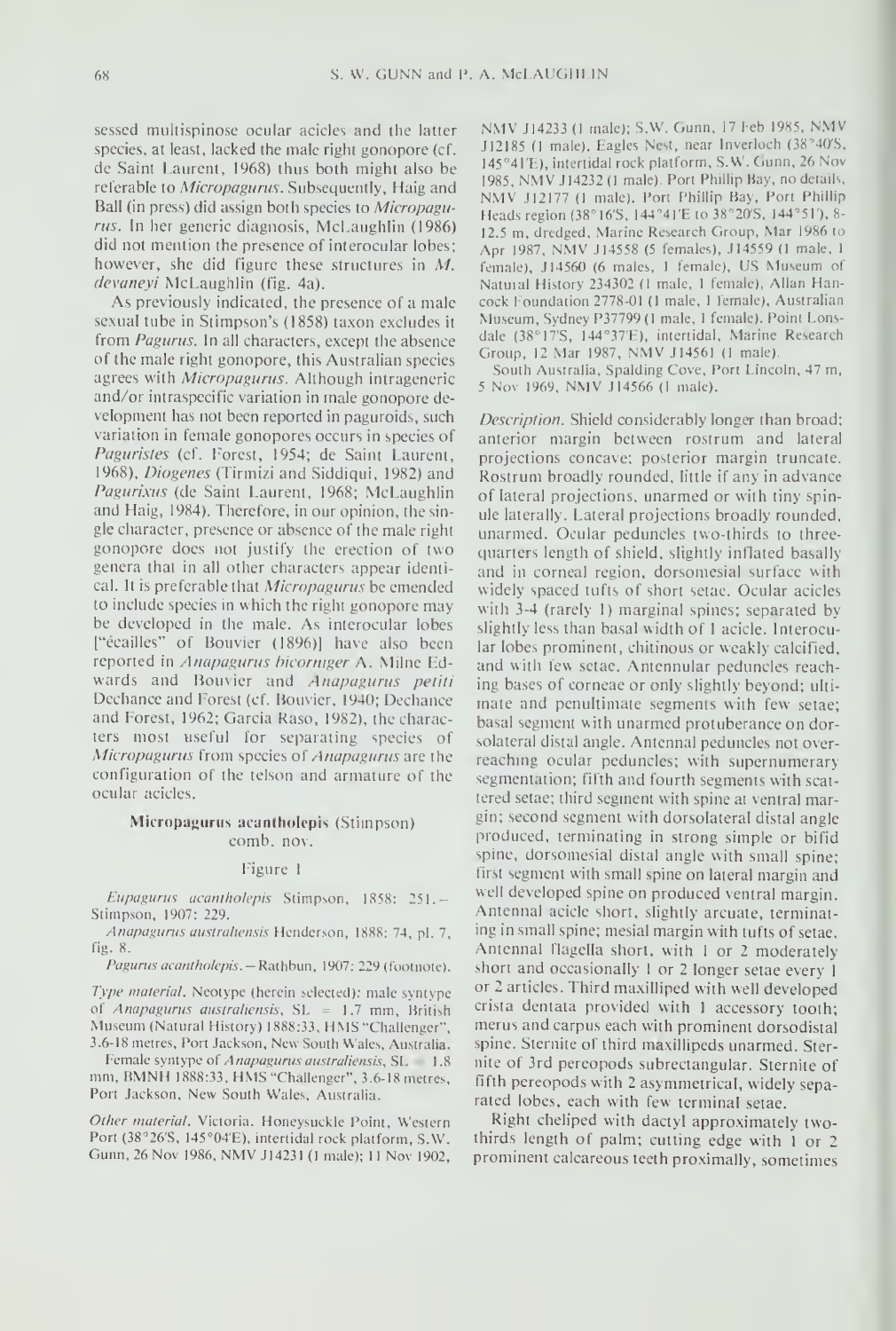

Figure 1. Micropagurus acantholepis (Stimpson), male, Port Phillip Bay, Victoria, J12177. a, shield and cephalic appendages; b, right chela and carpus; c, left chela and carpus; d, left third pereopod (lateral view); e, co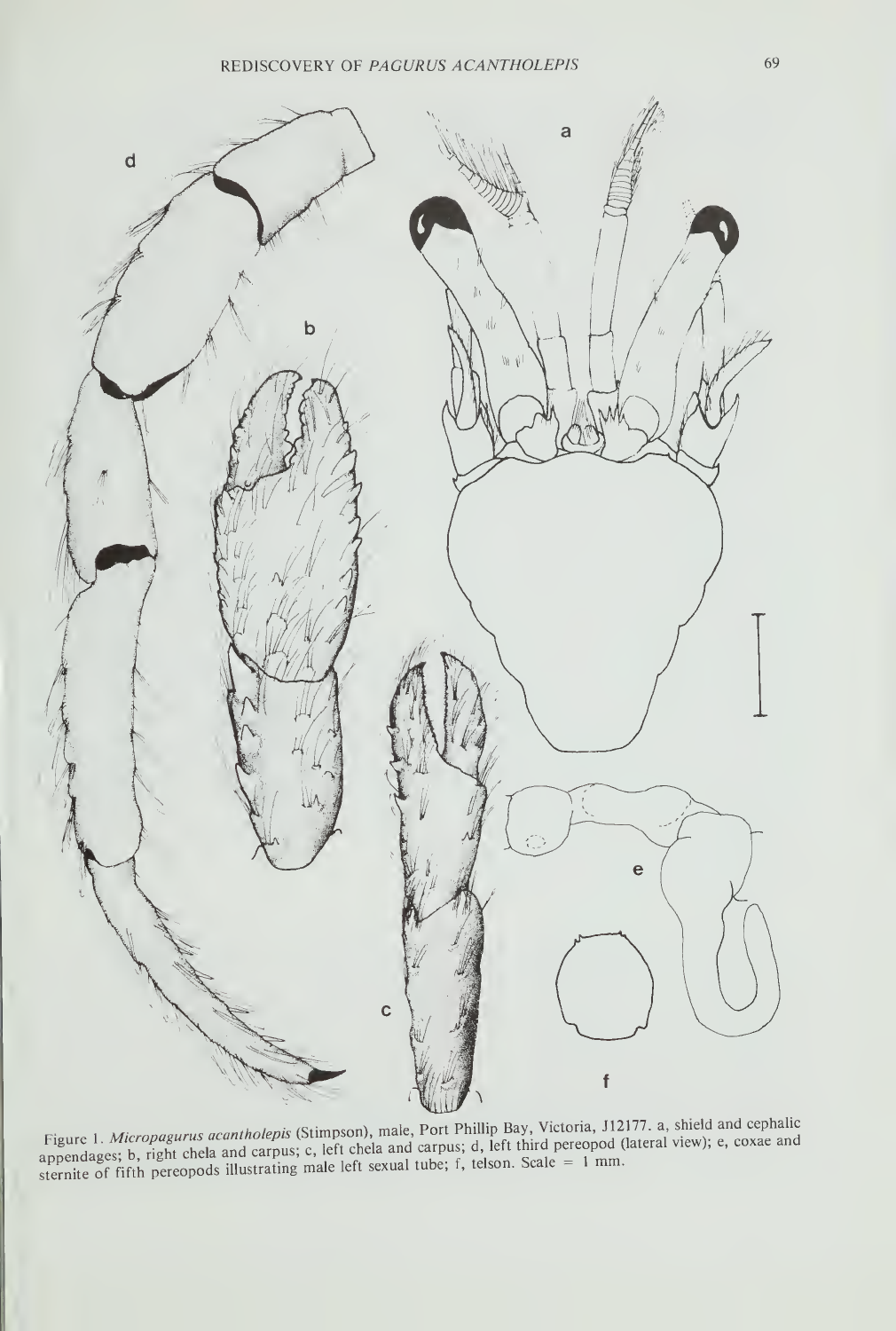separated by I smaller tooth, few small calcareous teeth distally; slightly overlapped by fixed finger; dorsomesial margin with 2 or 3 spines proximally and occasionally <sup>1</sup> small spinule at proximal angle; few scattered sctae on all surfaces. Palm slightly shorter than carpus; dorsomesial margin with 1-4 spines proximally separated from single distal spine by broad space, dorsal surface with 2 spines or tubercles proximally and <sup>1</sup> medially, dorsolateral margin with row of widely spaced spines extending onto proximal half of fixed finger; all surfaces with scattered short to moderately long setae. Carpus approximately equal to length of merus; dorsomesial margin usually with 2 to 4 strong spines distally and smaller spine in proximal half, occasionally only protuberances, dorsal surface with 1 or 2 protuberances or spines distolaterally transverse ridges extending onto lateral face, oc casionally with spine on lateral face in proximal half. Surfaces all with scattered setae. Merus with slight protuberance proximally on ventromesial margin and distally on ventrolateral margin; and with scattered setae dorsally and ventrally.

Left cheliped only sfightly shorter than right; dactyl as long as or slightly longer than palm, unarmed but with scattered setac on all surfaces. Palm approximately half length of carpus; slightly pro tuberant in midline proximally and occasionally armed with single spine; dorsomesial margin with 1 or 2 spines proximally and frequently low protuberances distally; dorsolateral margin with Few widely-spaced spines sometimes extending onto fixed finger; surfaces with scattered setae. Carpus shorter than merus; dorsolateral margin with row of <sup>3</sup> or 4 spines, dorsomesial margin with low pro tuberances and/or spines; tufts of setae often arising from low, occasionally spinulose, protuberances on mesial, lateral and ventral sur faces. Merus with low protuberance on ventromesial margin proximally and tufts of setae distally and ventrally.

Ambulatory legs similar in armament and ornamentation. Dactyls as long or slightly longer than propodi, each terminating in moderatclv strong, corneous claw; dorsal margins and mesial faces each with row(s) of moderately long setae; ventral margins each with row of 5-9 widely spaced corne ous spines, sometimes not reaching to base of claw . Propodi approximately twice length of carpi; un armed but with protuberances from which tufts of setae arise. Carpi slightly shorter than meri; un armed but with well developed protuberances and tufts of setae, particularly on dorsal margins. Meri unarmed but with dorsal and ventral protuberances

and tufts of sctac. Propodal rasp of fourth pereopod with <sup>2</sup> or <sup>3</sup> rows of corneous scales; dactyl with very small terminal claw and apparently no preungual process.

Male with coxa of fifth left pereopod slightly to considerably larger than right, with well developed sexual tube recurved upward to level of coxa of Fifth pereopod. Coxa of fifth right pereopod with gonopore on posteroventral surlace. Pleopods 3-5 uniramous or occasionally biramous. Female with paired gonopores, <sup>4</sup> unpaired pleopods, pleopods 2-4 unequally biramous, pleopod 5 uniramous. Uropods extremely assymetrical. with right exopod approximately equal in size to left endopod. Telson without transverse suture; terminal margin entire with 1-3 tiny spinules on each side laterally.

Colour. The limited number of specimens so far available indicates <sup>a</sup> wide range of coloration. A freshly taken specimen reveals a shield and anterior projections flamed and mottled with red and brown, with overall background colour yellowish. The pale ocular peduncles have short, oblique brown markings and the corneae are almost colourless. A very old specimen in alcohol has brown ocular peduncles which have large white circles.

Distribution. New South Wales: Pott Jackson: Victoria; Port Phillip Bay, Western Port, central coast; South Australia: Port Lincoln.

Remarks. The presence of a right male gonopore distinguishes M. acantholepis from both M. devaneyi and M. polynesiensis. In addition, the lack of armature on the dorsal surfaces of the pereopods is <sup>a</sup> character that can used to distinguish M. acantholepsis from M.devaneyi.

### Acknowledgements

We wish to acknowledge, with thanks, Dr R. Ingle, British Museum (Natural History) for providing us with the syntypes of Henderson's species; the assistance of the Museum of Victoria for providing equipment and permitting access to their collections; Dr Gary Poore. Curator of Crustacea, Museum of Victoria, for his time and encourage ment when help was needed; the Marine Research Group for the careful search for, and provision of specimens. L.B. Holthuis, Rijksmuseum van Natuurlijke Historic, Leiden, and J. Haig, Allan Hancock Foundation, University of Southern California kindly reviewed the manuscript.